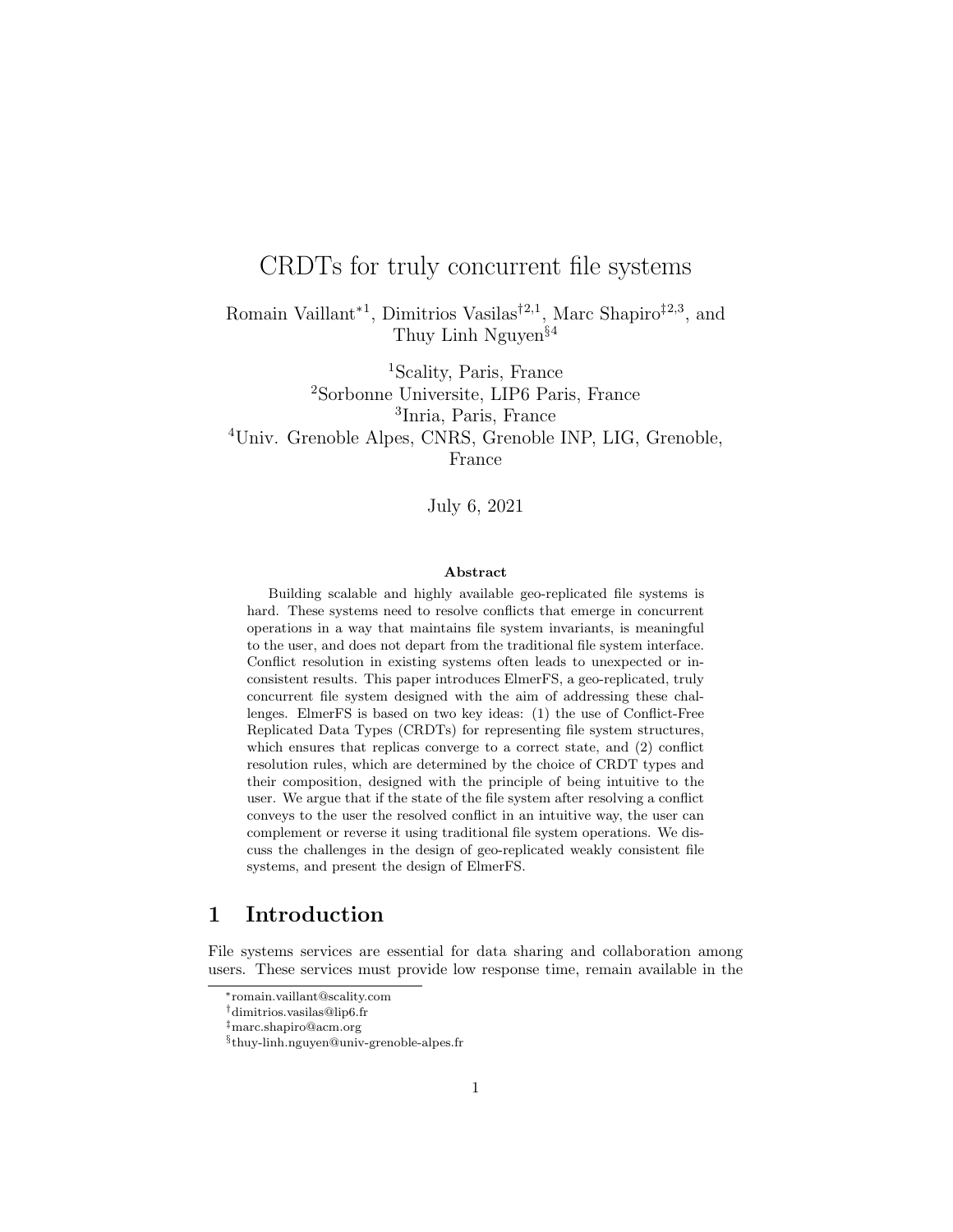presence of network partitions, and provide support for offline work Howard et al. (1988). To achieve these goals, these services typically replicate data among geographically distant sites and serve each user request from the replica closer to the user, without coordination with other replicas.

This type of design allows replicas to accept concurrent operations that conflict with one another, for example concurrently creating two files with the same name under the same directory on two different replicas. As a result, these systems face two challenges: resolving conflicts between concurrent operations in a way that is meaningful to the users while maintaining file system invariants, and ensuring support for legacy applications and protocols that have not been developed with mechanisms for dealing with concurrency anomalies and are still widely in use.

It has been shown that existing file system services that support collaboration and offline work resolve some conflicts in inconsistent, non-deterministic or unexpected ways Cai et al. (2018); Tao Thanh (2017). For example, in Google Drive the conflict described above can result in replicas presenting different views of the file system.

This makes it difficult for users to have an intuitive understanding about the behaviors of these services, leading to misconceptions on their expected behavior Tang et al. (2013).

A solution to that could involve more flexible conflict resolution mechanisms, for example requiring user input in the process of conflict resolution. However, enabling such functionality while maintaining support for legacy applications through POSIX compliance is challenging.

In this paper, we present a comprehensive analysis of the challenges in the design of geo-replicated weakly consistent file systems. Guided by this analysis, we introduce ElmerFS, a geo-replicated file system that provides intuitive conflict resolution semantics, while maintaining support for legacy applications. The design of ElmerFS leverages the properties of Conflict-Free Replicated Data Types (CRDTs) to ensure that concurrent operations on different replicas always converge to a correct state while preserving the semantics of a traditional POSIX file system. The guiding principle for designing conflict resolution in ElmerFS is that it should be intuitive to the user while maintaining compatibility with applications developed with existing file system interfaces in mind. This is achieved by designing conflict resolution rules that (1) preserve the effects of conflicting operations as much as possible, and (2) do not introduce changes not explicitly expressed by the conflicting operations.

# 2 Designing a file system

### 2.1 File systems under weak consistency

Preserving file system invariants in a replicated file system that allows updates in multiple replicas with coordination among them presents several challenges:

• Unique identifiers: Any operation that creates inodes needs to generate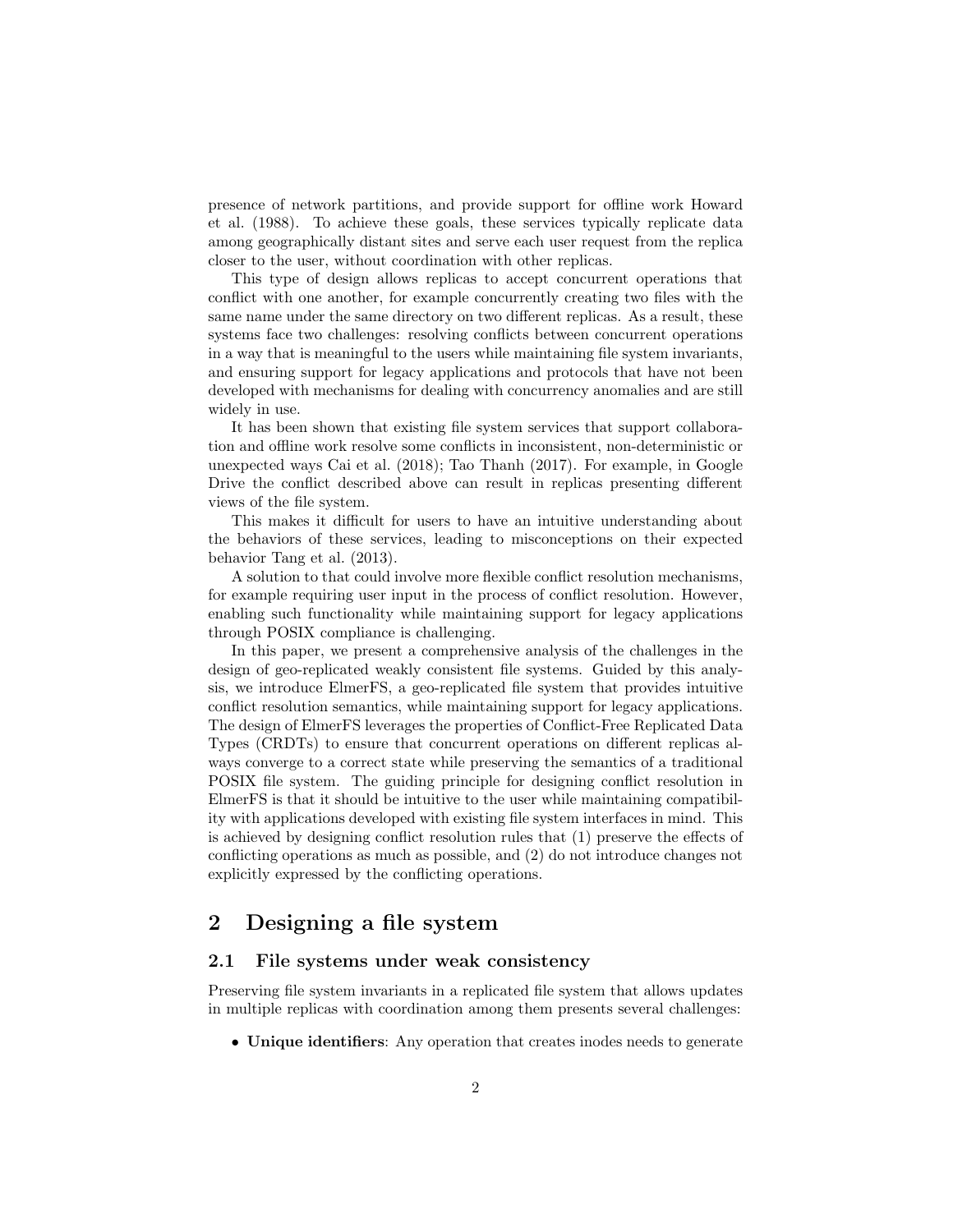a unique identifier. Without coordination among replicas, generated ids might conflict. In practice, this is addressed using 16 byte ids. However, this is not compatible with the POSIX specification, which requires 8 byte ids.

- Named links: Operations that create or move objects (files or directories) may result in conflicts in which concurrent operations on different replicas create objects with the same name in the same directory. Existing systems resolve naming conflicts between files by automatically renaming files, and conflicts between directories either by renaming or by merging them.
- Cycles: Concurrent move operations without coordination may violate the file system invariant. For example, merging an operation that moves a directory A into a directory B with a concurrent operation that moves B into A can result in a cycle. Merging two concurrent operations that move the same directory to different destinations can result in a directory with two parents.
- Divergent renames: The rename operation is semantically a move operation, it move a link from one folder to another. When two concurrent renames move the same link to two different places, if both rename are ultimately accepted, a additional link of the inode will be created. The file system must ensure that the number of link of a inode is always correctly tracked.
- Deletion of inode: When operations can be concurrent with the deletion of an inode, the file system must ensure that either the deletion is cancelled and the inode restored or that the deletion is kept honored.
- Permissions changes: Updating permission from a replica may take some time to be enforced in other replicas. Merging an operation that removes a Bob's permission to write to file with a concurrent operation in which Bob writes to that file will result in a different outcome depending on the order in which operations are applied.

### 2.2 Assumptions and objectives

We leverage CRDTs to develop a file system that is always available and that provides good response times whatever the network conditions. It must support active/active configurations (i.e. two geographically distant clusters can issue read, write and structural operation at the same time without coordination with each other).

The behavior of the file system should remain as close as possible to a local file system. In summary, we want the following properties:

• Preserve intention: We minimize changes not explicitly requested by the user. The user should to be able to develop a simple mental model to understand the underlying convergence properties.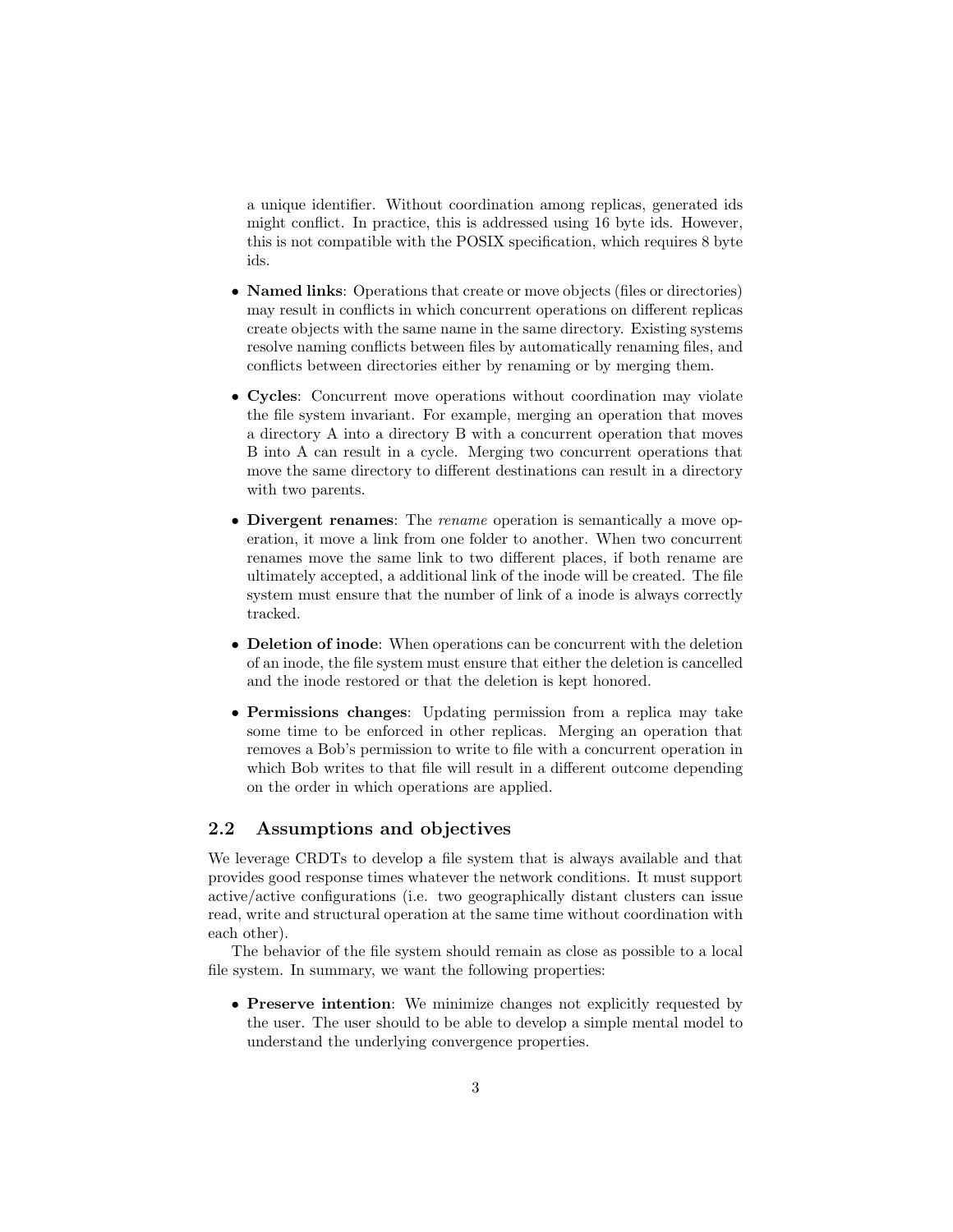- Truly concurrent operations: The FS should be always available even under extreme network conditions. One way to handle concurrency is to use consensus to serialize operations applied on the relevant objects. CRDTs avoid this and allow true concurrency without the need for a consensus.
- Follow the POSIX standard: Legacy protocols and a wide range of user applications expect some strong invariants on their file system. Often more than what POSIX describes. We follow this standard to explore the flexibility of using CRDTs on systems which rely on strong invariants.
- Atomic operation: No matter how complex a FS operation is, it should be either performed or completely discarded.
- Active-Active: Several replicas accept operations (structural and updates) concurrently and propagate them from one-another, even after long delays.

Our focus therefore is to leverage CRDTs to create a highly resilient and truly concurrent file system that follows the strict POSIX invariants while providing users a simple interface to deal with conflicting updates.

## 3 Related Work

Designing a geo-distributed file system using CRDTs is not a novel idea, In Tao et al. (2015), various conflicts in weakly-consistent file systems are categorized and described. It shows how such system can be designed as one CRDT that solve conflicts in a precise manner. However, while it provides a good description of a design, it misses a practical approach to the problem. When using existing, formally proven CRDTs, keeping the application invariant is often not straightforward.

Closely related to our work, Ahmed-Nacer et al. (2012) is a description of simplified file system based on CRDTs which solve conflicts with multiple correction layers and by building a view of the underlying system. Their solutions use renaming for name conflict and after-the-fact automatic conflict resolutions, a design from which we want to depart to support legacy application and to help users to build a simple mental model of the underlying system.

# 4 System Overview

### 4.1 Modeling the file system using CRDTs

Ensuring that all replicas converge to the same state without coordination is not trivial.

Conflict-Free Replicated Data Types (CRDTs) are data structures that can be replicated across multiple replicas, and these replicas can be updated independently and concurrently without coordination Shapiro et al. (2011).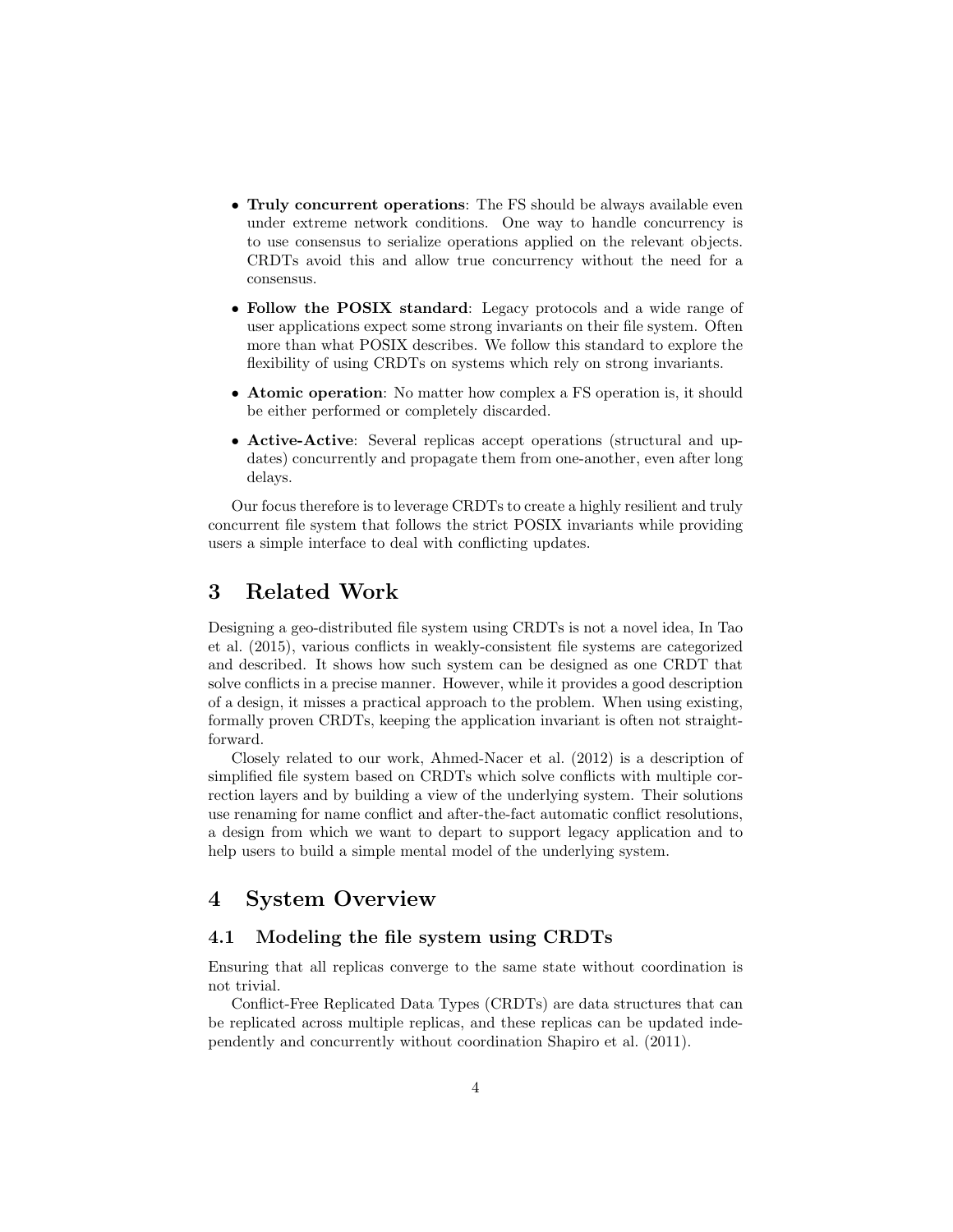By construction, CRDTs guarantee that modifications on different replicas can always be merged into a consistent state without requiring any special conflict resolution code or user intervention.

Moreover, the rules used for conflict resolution are parts of each CRDT's definition. Therefore, application developers can control their conflict resolution semantics by choosing the types of CRTDs they model their application with.

ElmerFS uses the following CRDT types provided by AntidoteDB Akkoorath and Bieniusa (2016); Akkoorath et al. (2016), a CRDT key-value store:

- Remove Win Map (RWMap): A RWMap is a map data type that associate an arbitrary key to a CRDT value, The Remove Win semantic arbitrates conflicting add and remove operations in favor of the remove.
- Remove Win Set (RWSet): A set data structure containing LWWRs. It has add and remove operations. As with the RWMAP, it favors remove operations in conflicting situations.
- Last Writer Win Register (LWWR): A LWWR can be viewed as a blob of data that retains only the last applied update. For concurrent updates, a mechanism based on replica identifiers and timestamps, ensures that the same retained across all replicas.

ElmerFS represents the state of the file system using CRDTs. The four main entities are inode objects, symbolic links, blocks and directories. An inode structure stores metadata for an inode in the file system. using a Remove Wins Map

We represent a file as a collection of fixed-size blocks. Each block is represented using a LWWR. Blocks have a fixed size, they can be addressed with the concatenation of an offset and an ino. We do not keep track of the allocated block of a file, we rely on the file size to recover this information. This is simplistic design that might lead to mixing file content if multiple applications updates are not aligned on the block size and this assumes that nodes have a synchronized clock which is not easily achievable. Further work needs to be done for allowing file content to diverge without loss of data or to use a CRDT that would be appropriate for a given file format.

We represent a symbolic link as a special case of a file, storing exclusively the target path.

We represent a directory using a Remove Win Set (RWSet), a set data type with semantics similar to the RWMap. Directory entries in the set are inode number - name pairs. Directory contains its child directories, a child directory keeps a pointer to its parent through the special ".." named file.

The design decision of choosing the Remove Win semantic instead of its Add Win counterpart is discussed in Section 5.2.

## 4.2 The layered architecture of ElmerFS

An ElmerFS deployment consists of a number of data centers. Each data center holds a full replica of the file system. Clients communicate with the data center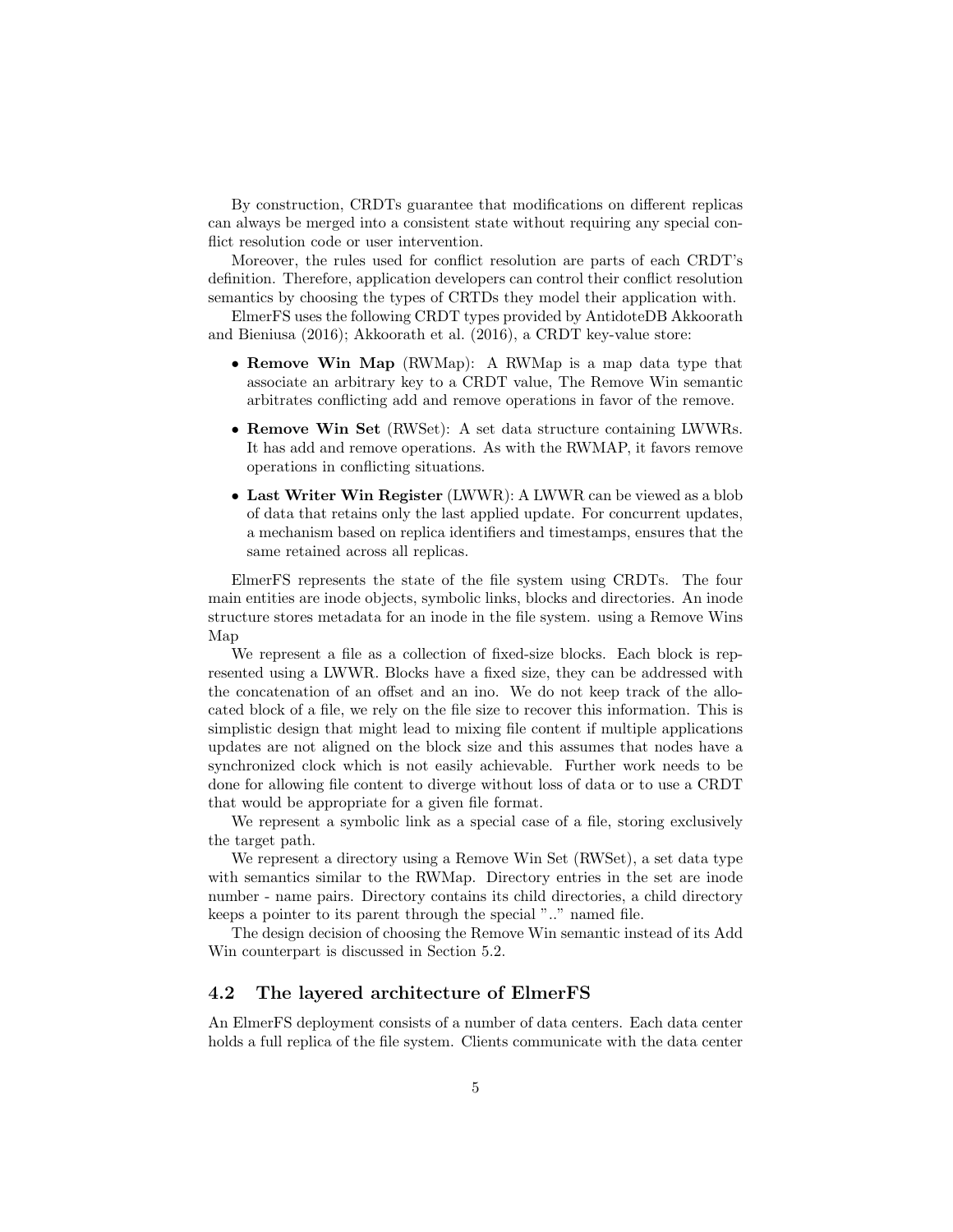nearest to them. Every operation is served by the local data center, without the need for coordination across data centers, and updates are asynchronously propagated between data centers. A data center continues serving user requests even if connectivity with other data centers is lost due to network partitions.

Within a data center, an ElmerFS cluster consists of an arbitrary number of node and a shared-nothing architecture.

An ElmerFS node is a daemon consisting of the following layers.

#### 4.2.1 Interface

The interface layer is responsible for handling interaction between the client applications and the file system.

It is based on the FUSE protocol, a user-space protocol used to implement file systems. The interface layer receives a FUSE request, calls the corresponding operation in the translation layer( $\S 4.2.2$ ), and creates the appropriate response.

ElmerFS is multi-threaded and asynchronous. Each FUSE request spawns an independent task that runs concurrently with other tasks. The kernel will ensure that on the same inode are serialized.

### 4.2.2 Translation

The translation layer is responsible for translating FUSE requests to CRDT operations. Each high-level FS operation is translated to a collection of operations on CRDTs.

All CRDT operations corresponding to a specific FS operation are bundled into a single transaction. This ensures that FS operations are atomic.

#### 4.2.3 CRDT

The CRDT layer is responsible for replicating CRDTs across data centers and providing persistence.

ElmerFS uses AntidoteDBAkkoorath et al. (2016); Akkoorath and Bieniusa (2016) for implementing this layer.

## 5 Ensuring correctness

CRDTs ensure Strong Eventual Consistency (SEC) Shapiro et al. (2011): two nodes that receive the same set of unordered updates converges to the same state. However, they do not ensure that the FS invariants remain correct nor that convergence leads to a state that is meaningful to the user.

The challenge is to maintain those invariants correctness under any sequence of operations while ensuring that no data or user intention is lost through conflict resolution.

In this section, we present how we address the correctness challenges discussed in section 2.1 in ElmerFS through the choice of CRDT types for repre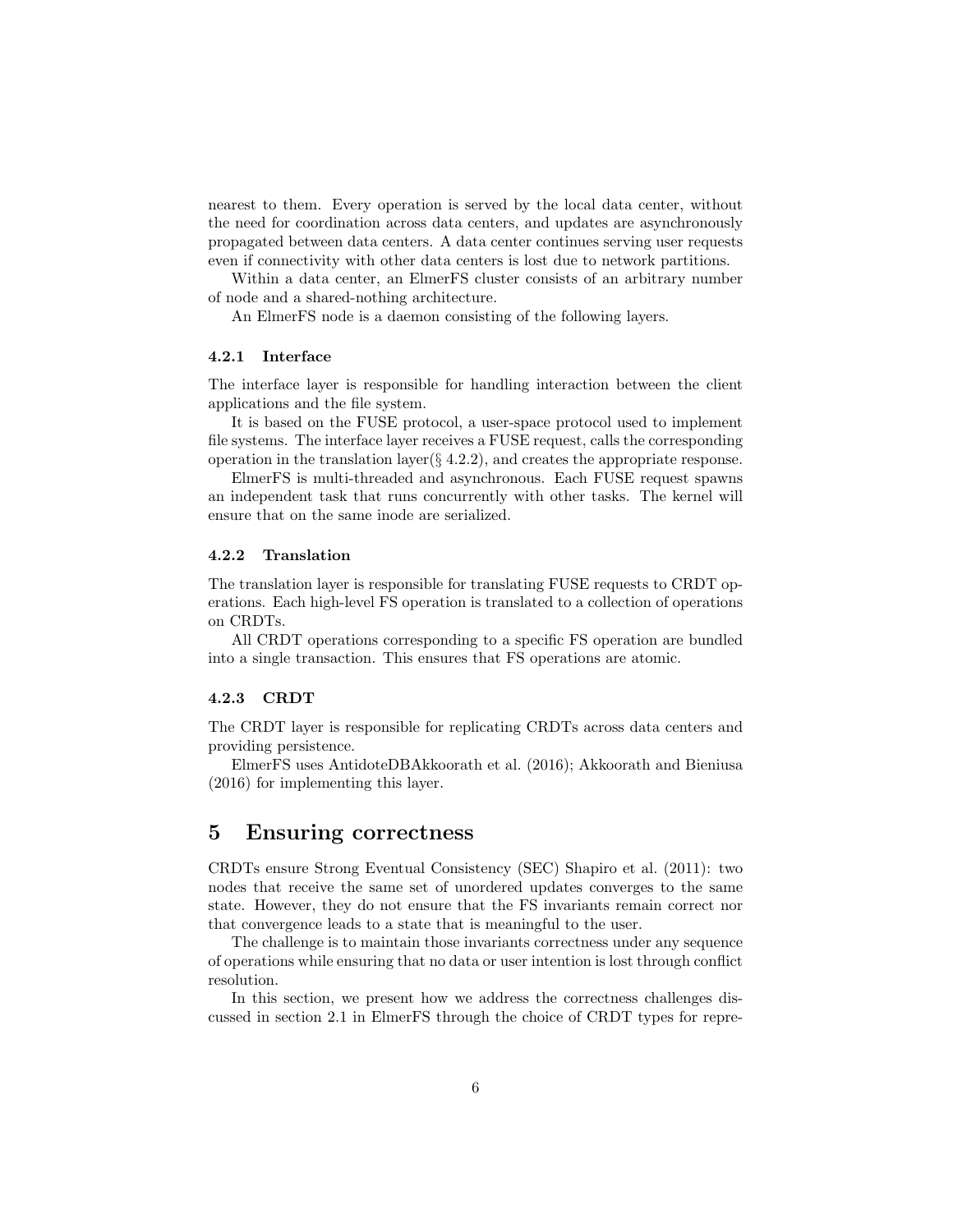senting file system structures, the metadata that ElmerFS maintains, and the transaction of file system operations to operations on CRDTs.

### 5.1 Generating the inode number

As introduced in Section 2.1, file systems cannot leverage universally unique id generation algorithm due to the low number of bits an inode number is (8 bytes).

We are left with two possible choices. Adding synchronization around a unique counter to prevent two replica allocating the same number or to shard the number generation with a fixed, known number of shard.

ElmerFS use the first solution, a 8 bytes counter. To reduce the overhead of the contention on this lock, each access to the global counter reserves fixed range of inode number which can then be consumed locally.

ElmerFS does not, however, recycle the inode number of deleted inodes. This is because ensuring that all replicas will converge to a state in which an inode number is not used anymore is not compatible with supporting offline operation. This would require strong consistency.

### 5.2 Ensuring deletion

Following the two possible choice exposed in Section 2.1, ElmerFS always honors an inode deletion.

Choosing a remove win semantic for our CRDT ensure that we don't get a partial state (a state where some fields of the inode's metadata remains) after a conflict resolution.

For example, if an operation updates the inode *ctime* and is concurrent with the deletion of the inode, using Add Wins Map would leave the inode with no field but the ctime one. With a Remove Wins semantics, because we issue the deletion of all the map's keys, the system always converge to an empty map.

The drawback of this approach is that we must know in advance all the keys that might exists map/set to issue a deletion for all the possible keys of this map/set.

### 5.3 Resolving name conflicts

For availability under partition, ElmerFS allows name conflicts to happen. We expect users to solve those conflicts using standard, familiar file system operations.

#### 5.3.1 A simple conflict scenario

To illustrate this, let's consider a scenario in which Alice and Bob collaborate on a common project. Alice is in a flight without internet access, therefore their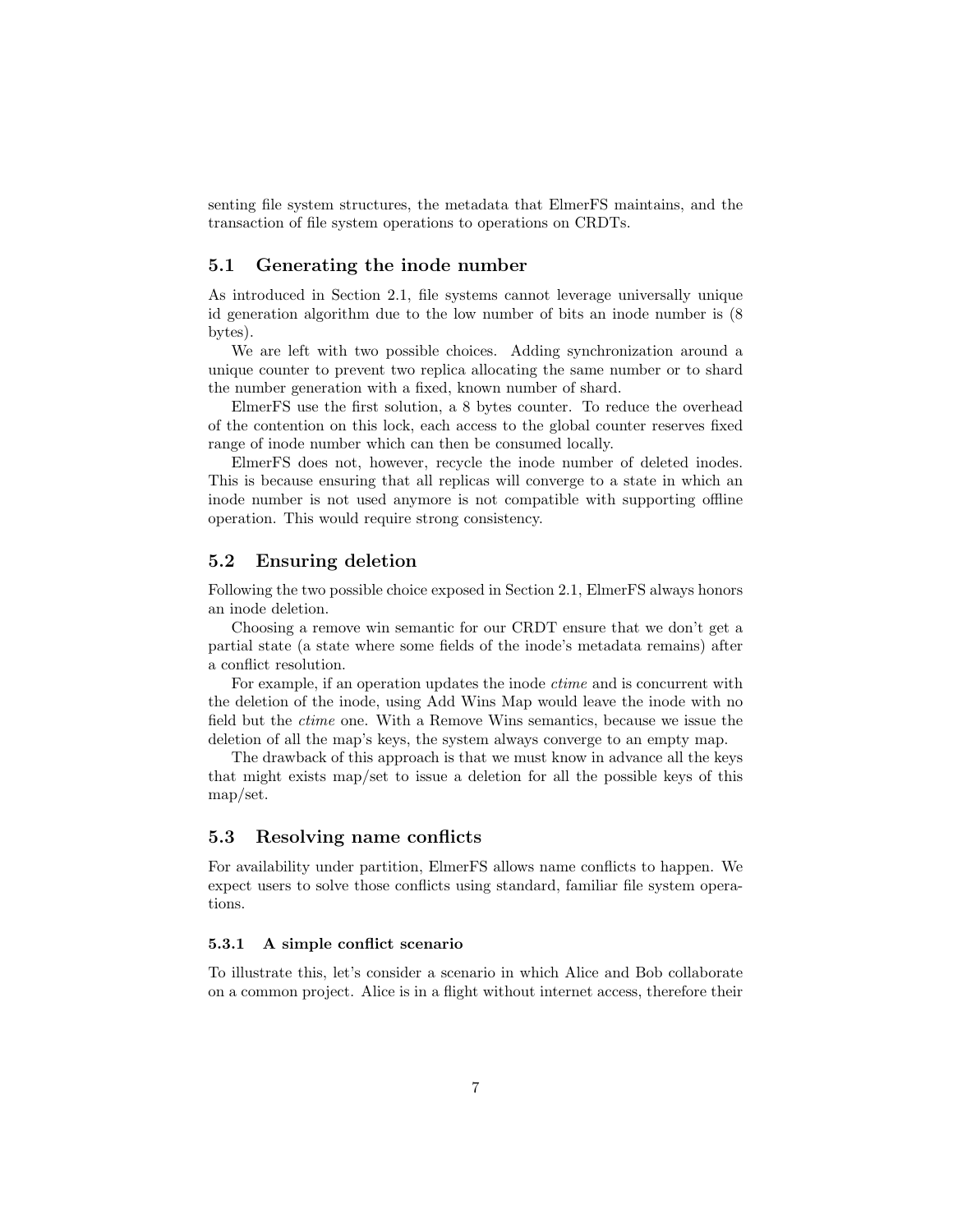replicas are partitioned. Both Bob and Alice uses their favorite text editing application and create a report file, report.doc inside a previously common folder, ProjectA.

Their applications create a temporary files, optimistically named report.doc.tmp.

Once connection is re-established, changes are propagated among the two replicas. As a result, Bob sees that there are now two report files, its own, report.doc and a new one named report.doc:Alice. Alice in turn see her own file report.doc and Bob's one report.doc:Bob.

They can both continue to work on their project without worrying about conflict or implicit merges. Applications that previously successfully created their temporary files continue to work as the system always favor the local view. From both applications point of view, their file is named report.doc.tmp.

A third user, Kreg, would see both files with their full name: report.doc:Bob and report.doc:Alice.

Note that this sequence is very close to what a user might expect when working with a local file system. Application did not have to be modified to support the underlying weakly consistent system nor they needed to know the precise semantic of the geo-distributed file system if a simple renaming scheme have had been used.

Figure 1: Another Alice and Bob conflict scenario.

| Alice               | Bob                 |
|---------------------|---------------------|
| □ Project A         | □ Project A         |
| <b>D</b> Report.doc | <b>D</b> Report.doc |
| Alice               | Bob                 |
| □ Project A         | □ Project A         |
| □ Report.doc        | Report.doc          |
| Report.doc.Bob      | Report.doc.Alice    |

### 5.3.2 Name conflict resolution in ElmerFS

To distinguish between two inodes sharing the same name under the same parent directory, we use an additional internal unique identifier, the ViewID.

Apart from being unique, there is no particular requirement for this identifier. We chose to use the user id (uid) and we expect that a user wont issue operations from two different processes. Note that it is a simplistic choice, many application might log in under the same user on a system, we chose this to be able to map the ViewID to sensible name. A more robust system could use an unique id associated with the ElmerFS process and then add metadata to map it back to a username for example.

Each time a user creates a link, as illustrated in Figure 2, the system stores the name and the ino of the link as well as the ViewID of the user that created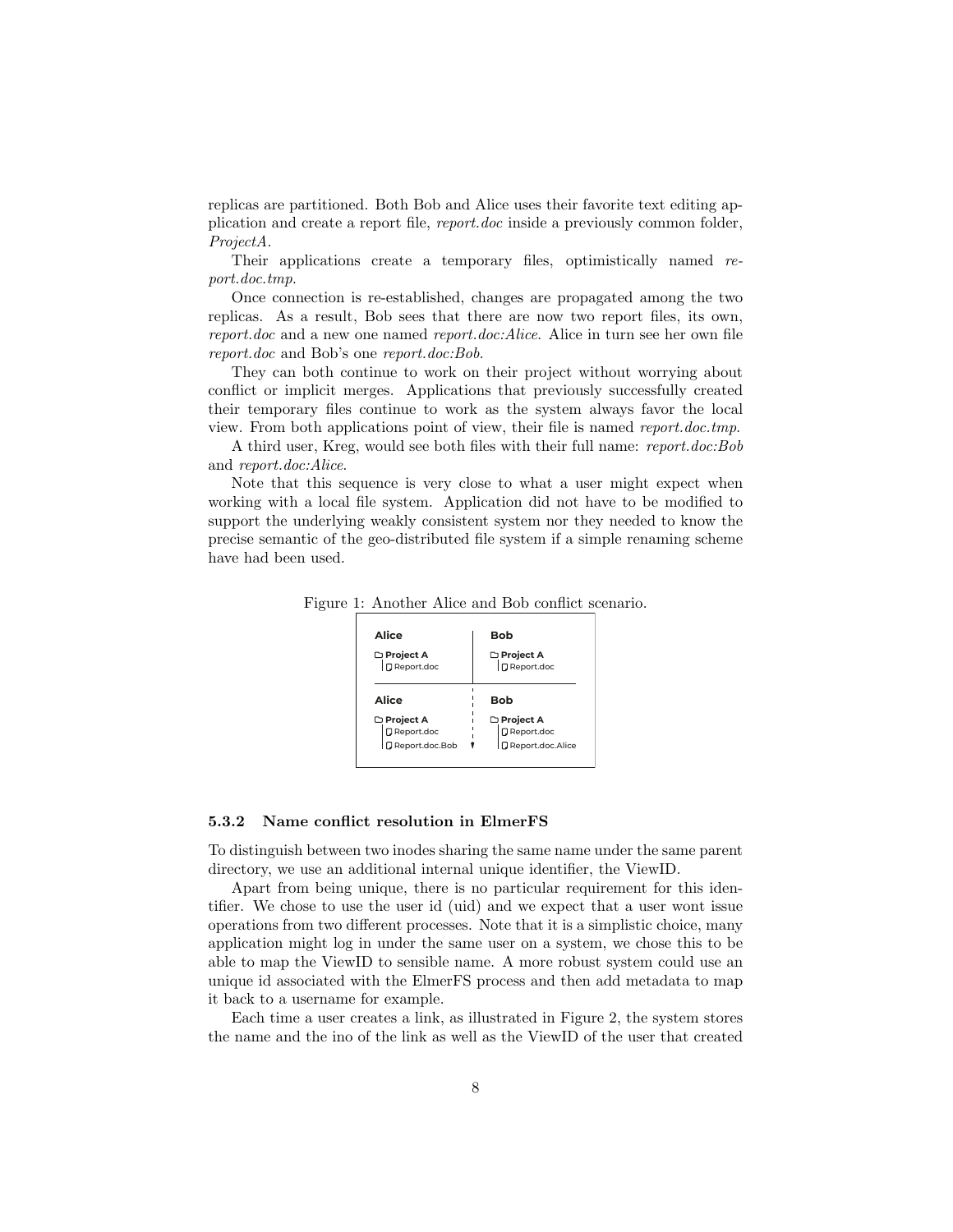it. Entries that would have been previously considered the same (sharing the same name) are now distinct.

To interface with the user, we use the concept of partial and Fully Qualified Names (FQNs). Partial names are how the user named the link, FQN are partial names concatenated with the ViewID.

At any time, the user can chose to refer to its file from the partial name or the FQN.

Since the ViewID is unique, we know that all visible links are uniquely identifiable. Because we cannot show duplicate names under a folder, when a conflict has occurred we do not display the partial names but the FQNs of the conflicting files. Otherwise, the system behaves as a local file system, only showing the original file names.

To prevent applications that do not expect files to be renamed. When there is a conflict, if a request only use a partial name, we always favor the ViewID of the requester. If the application's file is subject to a conflict, the application will still be able to refer to its file directly without interruption.

Comparing to have a system that renames files, we always preserve the original name, when conflict happens, the application can still function without worrying of external updates. Intuitively, the user can always see its own file as untouched by the underlying system.

As a drawback, inodes can be queried in two ways at all time, which departs from the POSIX standard. Additionally, it adds the risk that two applications thinks to work on the same inode where in fact they are not. This can occurs for applications that unconditionally create a file expecting that one of the creation request will fail.

Figure 2: An example of the name resolution in ElmerFS. The set above is what the folder contains.



#### 5.4 Divergent renames

As explained in Section 2.1, without coordination, rename can not only create cycles but also additional links.

Using a counter to track the number of links is no longer sufficient because at the time we issue the rename operation we cannot know if the operation will end up being concurrent. We risk wrongly count the number of links and deleting an inode prematurely.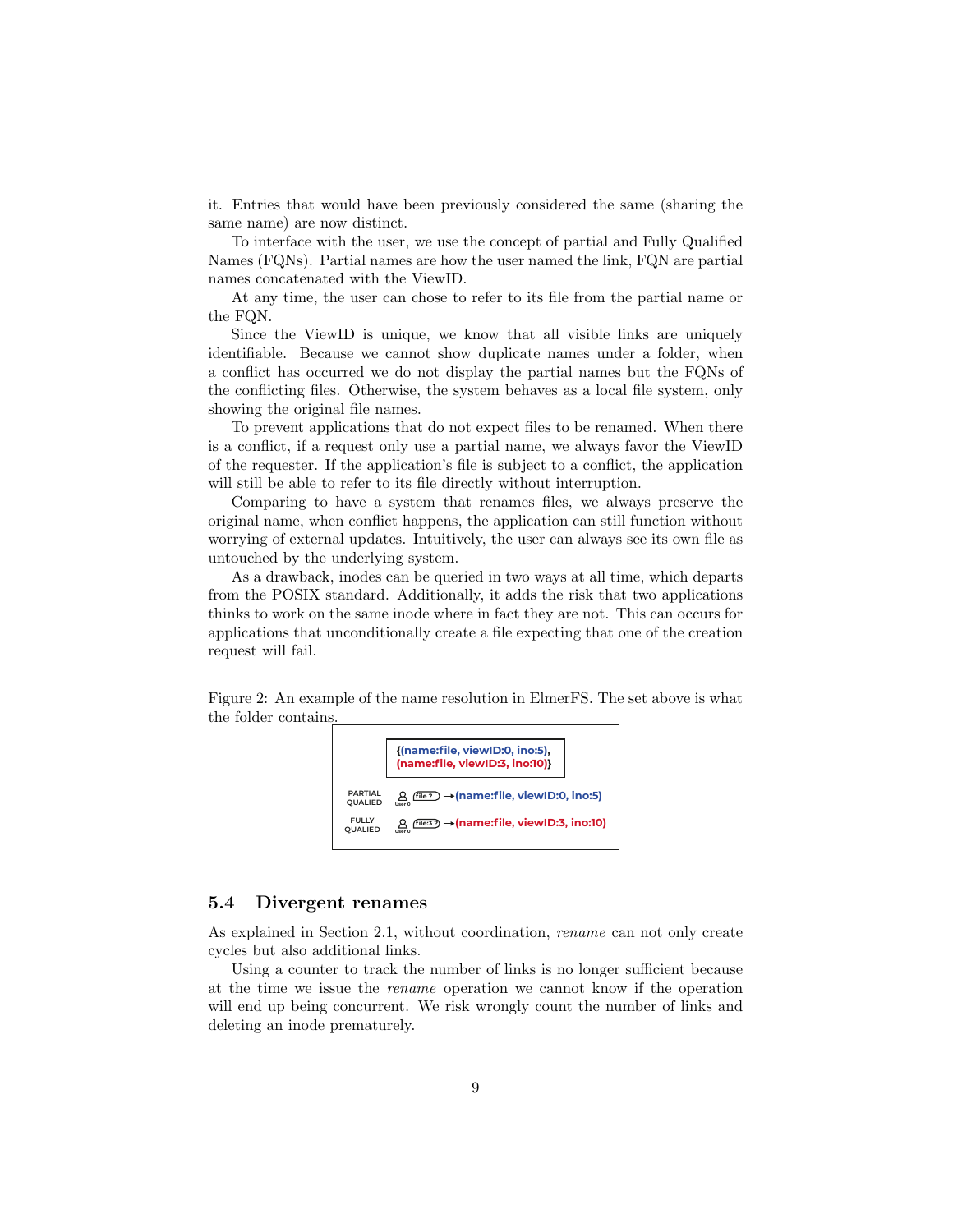We use another RWSet that is always updated in the same transactions (§ 4.2.2) that create or remove a directory entry.

Each link contains the parent inode number and the FQN that contains the ViewID. We use the ViewID again to have the exact same semantics as the set storing the directory entries. Thus the link set is always valid with respect to links currently visible in the FS.

However, POSIX forbids directory to have multiple links. While we have the correct set of link for our inode, we also need to ensure that even after a divergent rename, only one link of the directory will stay visible.

An additional LWWR is used as an arbitrator to decide which link is valid. The LWWR is updated inside the *rename*'s transaction  $(\S$  4.2.2) and stores the parent inode number.

When ElmerFS loads a directory entry, it first check that the LWWR stored parent correspond to the directory being looked up. If they do not correspond, the entry is removed and the file system correctly inform the user that the entry does not exists. The drawback is that we may never reclaim the entry with the wrong parent if the parent is never looked up.

# 6 Conclusion

In this paper, we explore the challenges in the design of a truly concurrent shared geo-replicated file systems under weak consistency.

We propose ElmerFS, a CRDT-based file system. ElmerFS ensures file system replicas eventually converge to a common, correct state in the present of conflicting operations. Conflict resolution in ElmerFS is designed with the aim of not resulting in unexpected results. We argue that this enables users to complement or reverse the results of conflict resolution through traditional file system operations.

We have implemented a prototype of ElmerFS and are in the process of performing experimental evaluation.

While there remain open problems to be addressed, we believe that leveraging the properties of CRDTs is a promising path towards highly available and truly concurrent file systems and believe that future work should go in this direction.

# 7 Discussion

In this section, we introduce directions for further research and open questions that we would welcome feedback on:

• Cycles with concurrent renames Our implicit hierarchy using map CRDTs does not prevent the creation of cycles. CRDT tree designs have been proposed Martin et al. (2012)Ahmed-Nacer et al. (2012), but rely on multiple correction layers that perform additional operations to recover from broken invariants. We believe that both these issues could be solved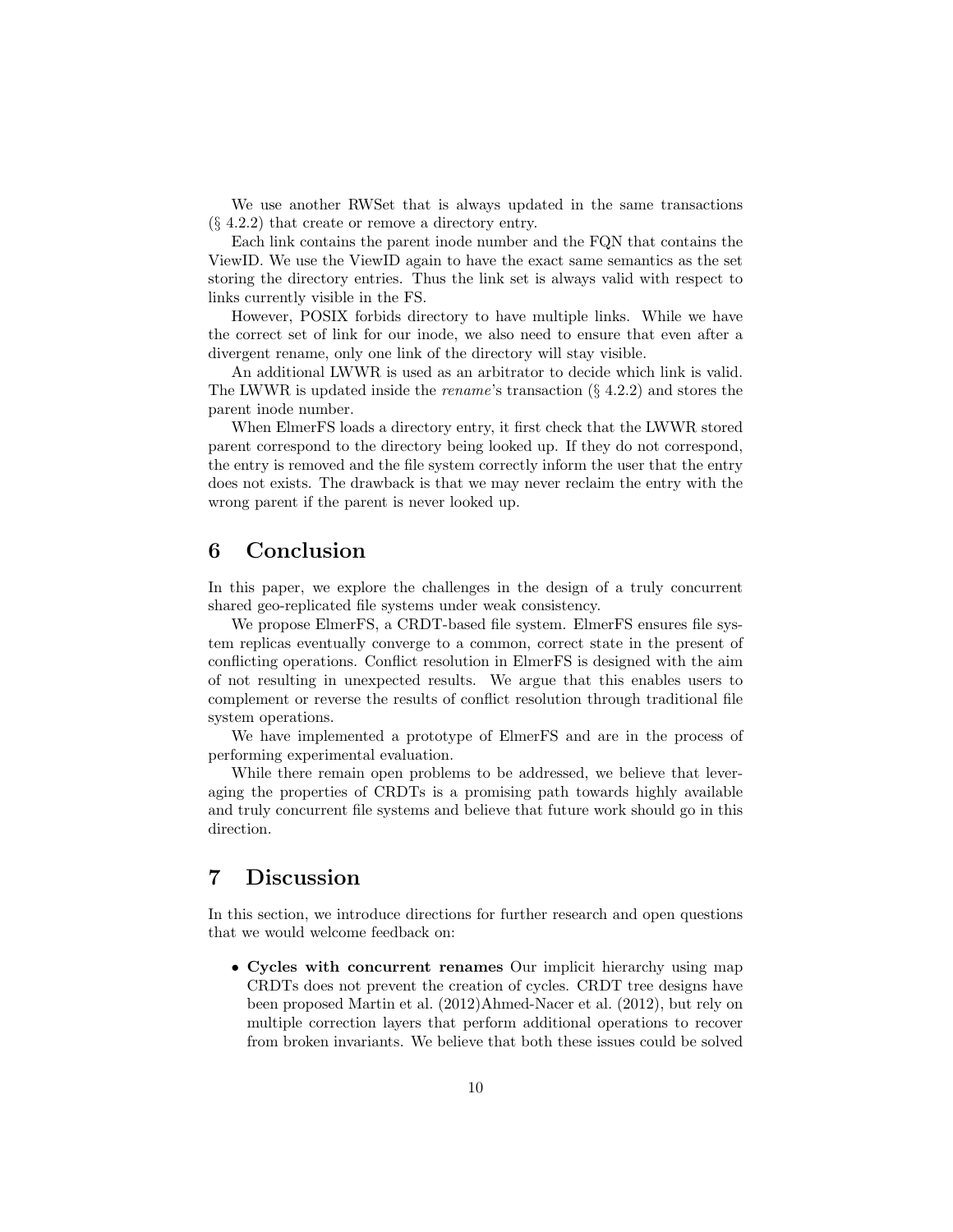by the use of post-conditions on merging concurrent updates. The key idea would be to merge operations only if the resulting state satisfies a given condition. For cycles, this would condition would be be that the resulting tree does not have a cycle Nair et al. (2021). Transactions that do not satisfy this condition would be discarded in a deterministic manner to ensure convergence.

• Dealing with Orphan CRDTs Our deletion strategy relies solely on issuing a delete operation for all known CRDTs of an entity.

For file content, where we store an implicit and unbounded number of CRDTs, concurrent add operations conflict resolution can lead to content lingering without an entity to reference it.

Tombstones are sometimes used in CRDT design, but here we need a mechanism to link and propagate deletion across multiple CRDT.

We are not aware of any protocol that allows this. A possible framework could rely on a unique tombstone and use conditional transactions described in the previous section, ignoring the incoming operation from the various CRDT if the tombstone is set.

- On performance and scaling: We are conducting performance and scaling evaluation of ElmerFS. Our initial results show that ElmerFS lacks optimizations that more mature file system implement to achieve high throughput. We currently only implement write gathering and we would like to explore the behavior of our distributed file system in larger scale to support enterprise level workloads.
- On conflict resolution for other operations: We have not explored all possible conflict in ElmerFS yet. Permissions in weakly consistent systems are challenging Yanakieva et al. (2021). Cycles through rename operation are still possible due to our implicit tree representation. We would like to test specialized CRDT that prevent such occurrences while still allowing our current behavior. Recent work on tree CRDT might be a good fit Nair et al. (2021).

# References

- Mehdi Ahmed-Nacer, Stéphane Martin, and Pascal Urso. 2012. File system on CRDT. arXiv preprint arXiv:1207.5990 (2012).
- Deepthi Devaki Akkoorath and Annette Bieniusa. 2016. Antidote: the highlyavailable geo-replicated database with strongest guarantees. SyncFree Technology White Paper (2016).
- Deepthi Devaki Akkoorath, Alejandro Z Tomsic, Manuel Bravo, Zhongmiao Li, Tyler Crain, Annette Bieniusa, Nuno Preguiça, and Marc Shapiro. 2016. Cure: Strong semantics meets high availability and low latency. In 2016 IEEE